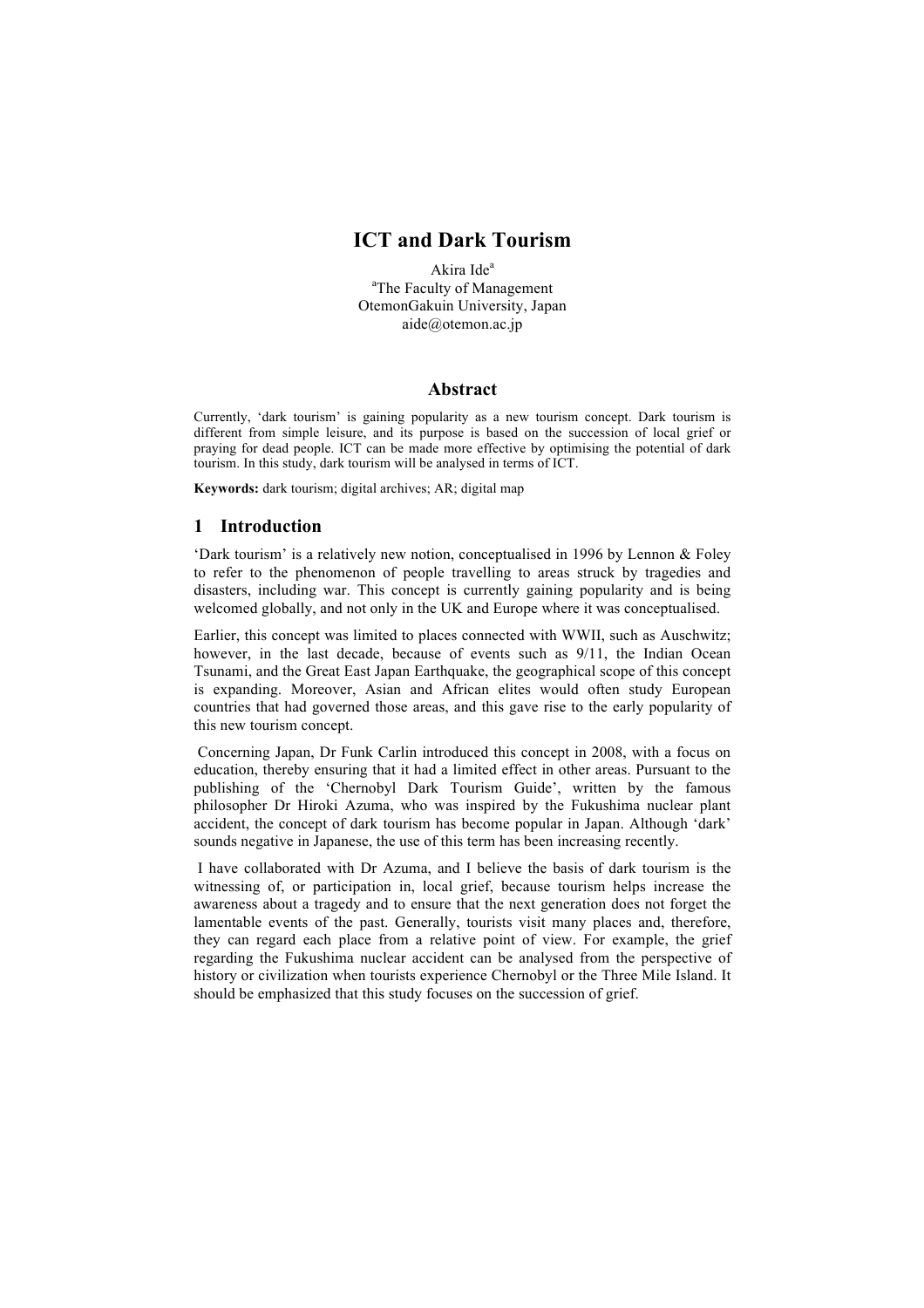# **2 Relationship between Tourism and ICT**

In the recent past, ICT use has been increasing in the area of tourism. Management using ICT is especially increasing because of advances in the study of management information. The hotel reservation system is expanding, and it can now be regarded as a type of infrastructure. The hotel reservation system and restaurant reservation system are connected to sites such as TripAdvisor.

As regards the technical aspect, a tourism navigation system, derived from GPS, has been developed and several other well-known tourism systems have been considered. Navigation systems and their software are especially becoming sophisticated along with the development of the smartphone. These evolutions can be seen in the history of IFFIT.

In Japan, the relationship between mobile ICT and tourism is not very well developed. There are two main reasons, among others, for this situation based on the survey by Japan Tourism Agency. First, most of the tourists are of two types—one type comprises elder people over 60 years and middle-aged people, and the other type comprises middle-aged and old women. This situation increases the digital divide. Second, concerning convenience, people view the smartphone screen as a group, and it is not practical for several people to view a small 5-inch screen together; further, recently, many smartphones have an 'anti-peeping' protective film.

In Japan, several tourism information systems are being developed, although there is scarce demand for them. This is the same situation that Japanese electronics companies had earlier experienced. Some academic researchers have developed tourism information systems only out of curiosity, and in the absence of any demand or requirement for those systems. Therefore, this software is unlikely to be used or further developed.

However, as regards dark tourism, tourists have accepted ICT more openly and, therefore, dark tourism has a strong connection with ICT. The details will be explained in the next section.

## **3 Characteristics of Dark Tourism**

As dark tourism is related to tragedy, it is different from mass tourism. Dark tourism locations are expected to be analysed more deeply with reference to the grief associated with different events in human history. To understand tragedies connected to local situations, it is necessary for tourists to learn the local history, geography, and so on. Therefore, dark tourists have a high-level awareness of the liberal arts, along with sensitive feelings. Moreover, they are sophisticated, and generally have higherlevel academic backgrounds and higher income levels. Therefore, people who enjoy dark tourism belong to the top layer of the digital divide.

To summarise, dark tourism is a new type of tourism involving people at the top end of the digital divide; these people are rich and highly educated, and enjoy travelling alone or with a small group for sharing the local grief or the succession of local tragedy. As regards the research and development of a tourism information system in Japan, although engineers and researchers have thus far designed systems without any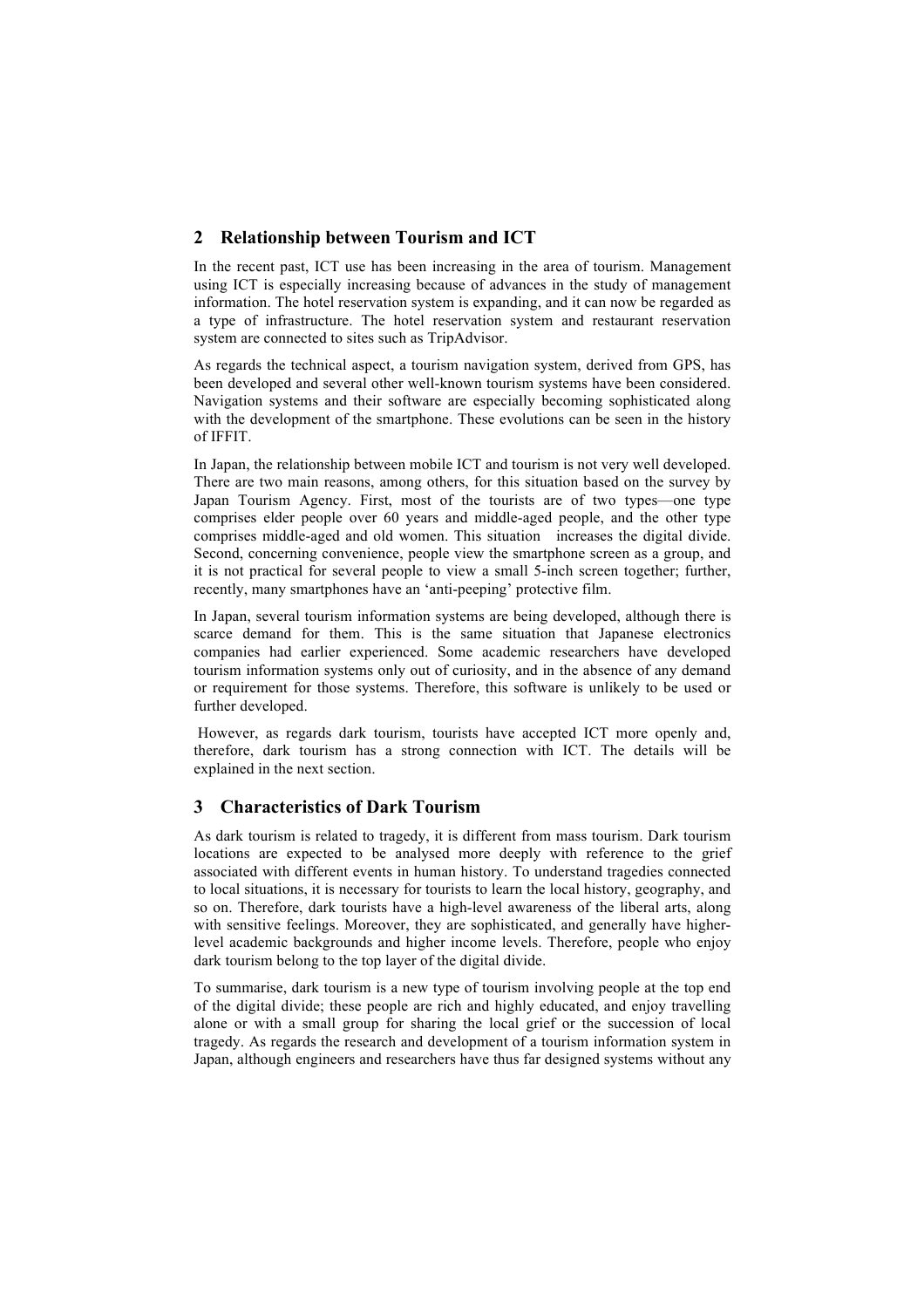practical demand, dark tourism provides an opportunity for the dramatic advancement of tourism information systems.

## **4 ICT from the Viewpoint of Dark Tourism**

Henceforth, tourism information system technologies that have already been developed will be re-conceptualised in terms of dark tourism. Although several systems were not developed for tourism, they will be helpful for the succession of grief, which is unique to the local society. From section 4.1, the relationship between such technologies and ICT will be explained.

#### **4.1 Augmented Reality (AR)**

Approximately three and a half years have elapsed since the Great East Japan Earthquake. Today, the issue of whether the remnants of an old building should be retained or not is becoming a contentious topic of discussion.

Not all people agree on whether the remnants of an old building affected by an earthquake or tsunami should be retained. Some people believe that the remnants should be retained for memory and as sites where prayers can be offered. In contrast, others claim that the remnants should be removed because they remind the survivors of their tragedy; this appears to be a reasonable argument, and it is difficult to convince such people that the remnants should be preserved. People who wish to preserve the remnants advance arguments such as the succession of tragedy or the sharing of grief, rather than attracting tourists.

Based on the core values of dark tourism, whose purpose is the succession of grief, it is desirable to preserve the remnants; however, it is impossible to ignore local opinions. Notwithstanding, it is essential to succeed to the local grief about the disaster. To succeed to it, AR is very useful. If the remnants are removed, visitors would not know of the tragedy that has befallen a disaster area when they visit it. In other words, even if dark tourists visit disaster locations, local grief cannot be recognized and succeeded. However, AR technology can display objects such as buildings even after the remnants are erased.

As examples, I would like to introduce smart phone apps named 'Dark Tourism Sendai'(http://www.dmp.co.jp/dark-tourism-sendai/) and ' Ishinomaki Tsunami AR'(http://ishinomaki-support.com/category/memory\_cat/tsunami-ar/).

If AR technology is utilized, the succession of local grief is possible without damaging the feelings of disaster-affected people who would not like to see the remnants of the disaster.

#### **4.2 3-D Data**

Some projects, including one involving *Ozuchi* town, involve the collection of 3-D data about the remnants. This town is well known among Japanese people because the leading personalities of this town from the mayor onwards died in the tsunami. After the disaster, this town collected 3-D data both inside and outside, about the destroyed buildings in the town hall, collaborating with researchers. This data is available on the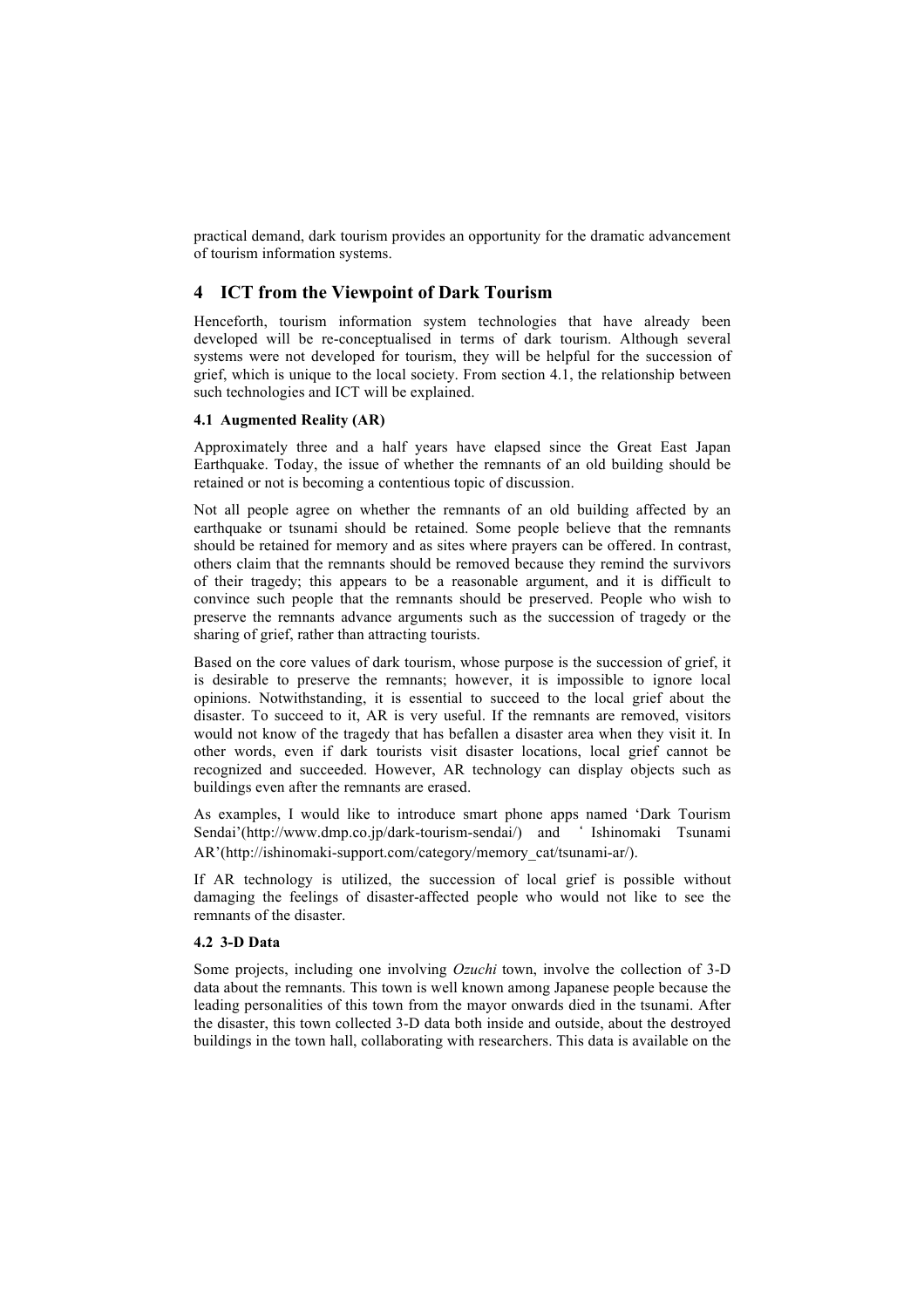website of Professors Ikeuchi and Ouchi at the University of Tokyo (http://www.cvl.iis.u-tokyo.ac.jp/otsuchi/).

Such 3-D data will be useful for many purposes such as the reconstruction of buildings or education. After removing the remnants, data cannot be recorded. Therefore, data about the remnants, including 3-D data, should be recorded before the remnants are removed, and this data should be available for viewing. Because memories of the disaster are not unique to the administrator, they should be succeeded by society.

### **4.3 e-Government**

In practical terms, not many types of tourist maps can be created. Moreover, tourist maps usually consist of leisure contents, and it may be difficult to combine dark tourism content and leisure content on the same map. However, there is a demand for dark tourism, especially from the young, and information about dark tourism is thus required. In these circumstances, how can local governments provide information about dark tourism?

In this context, Ueno village will provide useful guidance. This village is in a rural and quite area which is located approximately 150 km from Tokyo. Japanese people know it as the site where a Boeing jet crashed in the summer of 1984. This is the biggest accident involving a single airplane. The upper area of the mountain where the airplane crashed, called 'Osutakano One', is now open, and a pedestrian route is available. Recently, climbers who have no connection with the bereaved families are increasing in number. This type of climbing has now become the main purpose for visiting Ueno; however, it is difficult to display accident points on a leisure map. For such information, which cannot be combined with other information, the Internet is very useful. In fact, on the top page, there is a link for information on climbing for prayers, and the content about climbing for prayers is located separate from the leisure and tourism content (http://www.vill.ueno.gunma.jp/index.html). This is an ideal case for demonstrating the usefulness of the Internet when information is difficult to obtain if visitors do not search aggressively. Persons who would like to climb for prayers provide information which is then collected on the Internet and displayed on the leisure map. This method helps to pray for dead people, succeed to local grief, and learn about the accident.

Administrators provide adequate information for the succession of local grief to the next generation. It is related to the management of local e-government. Usually, local government provide information to local residents; however, information related to tourism should be regarded in terms of its communication outside the community. People who would like to enjoy dark tourism would often be interested in the local area, and would like to share understanding and grief. It is necessary to study ways to provide adequate information for dark tourism.

#### **4.4 Digital Archive**

Digital archives have often been employed for recording and transmitting concrete or nonconcrete content on cultural areas. This system is very effective for dark tourism.